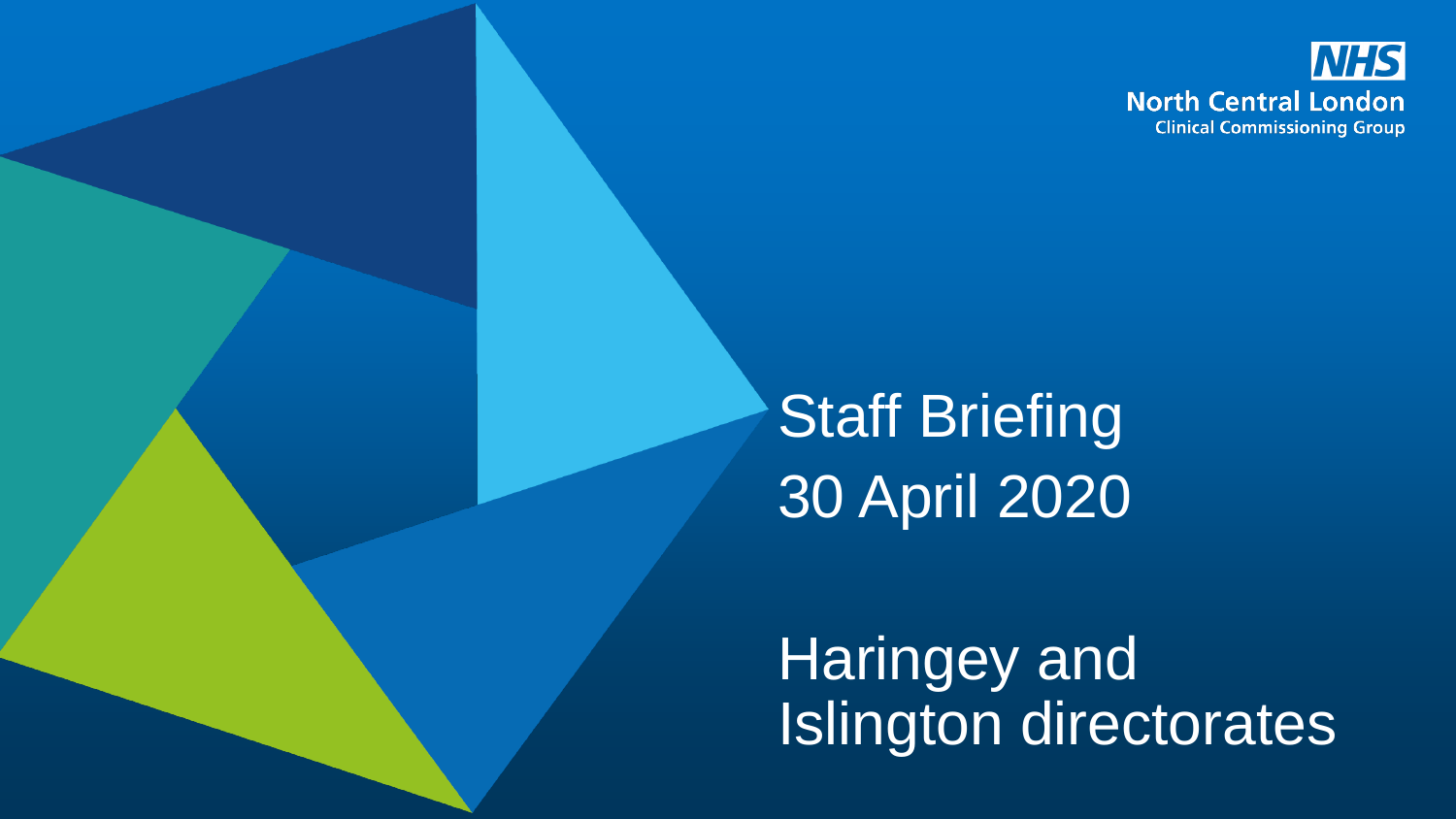

#### Housekeeping – Microsoft Teams

- Please put microphones on mute
- Please switch off your video option so that the session can run more smoothly.
- Please submit any questions, via the Teams chat function. We will address these if time permits.
- To submit a question, you must download the MS Teams app to your laptop (you aren't able to use this functionality if viewing via a web link).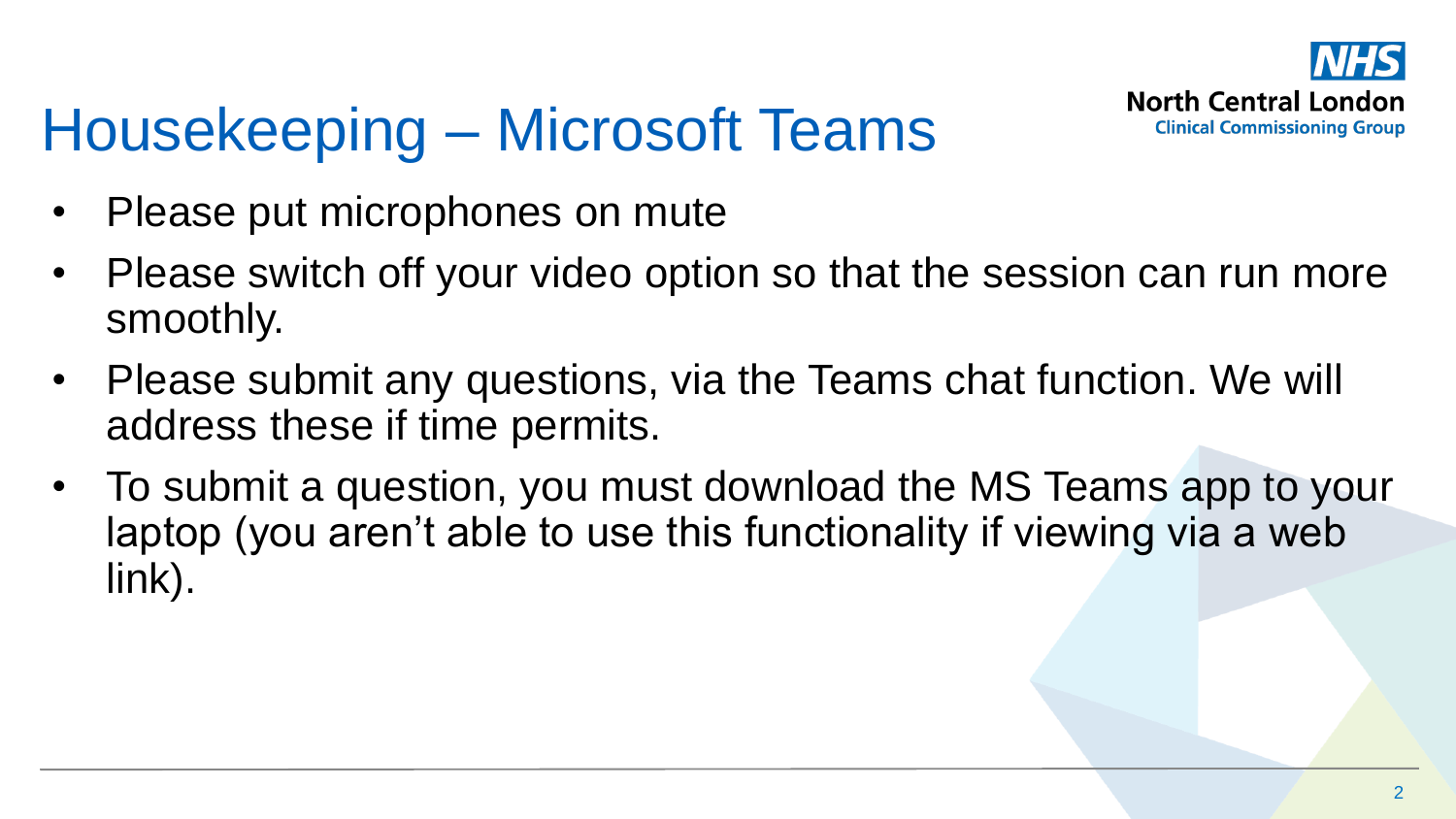

## Introduction to Frances O'Callaghan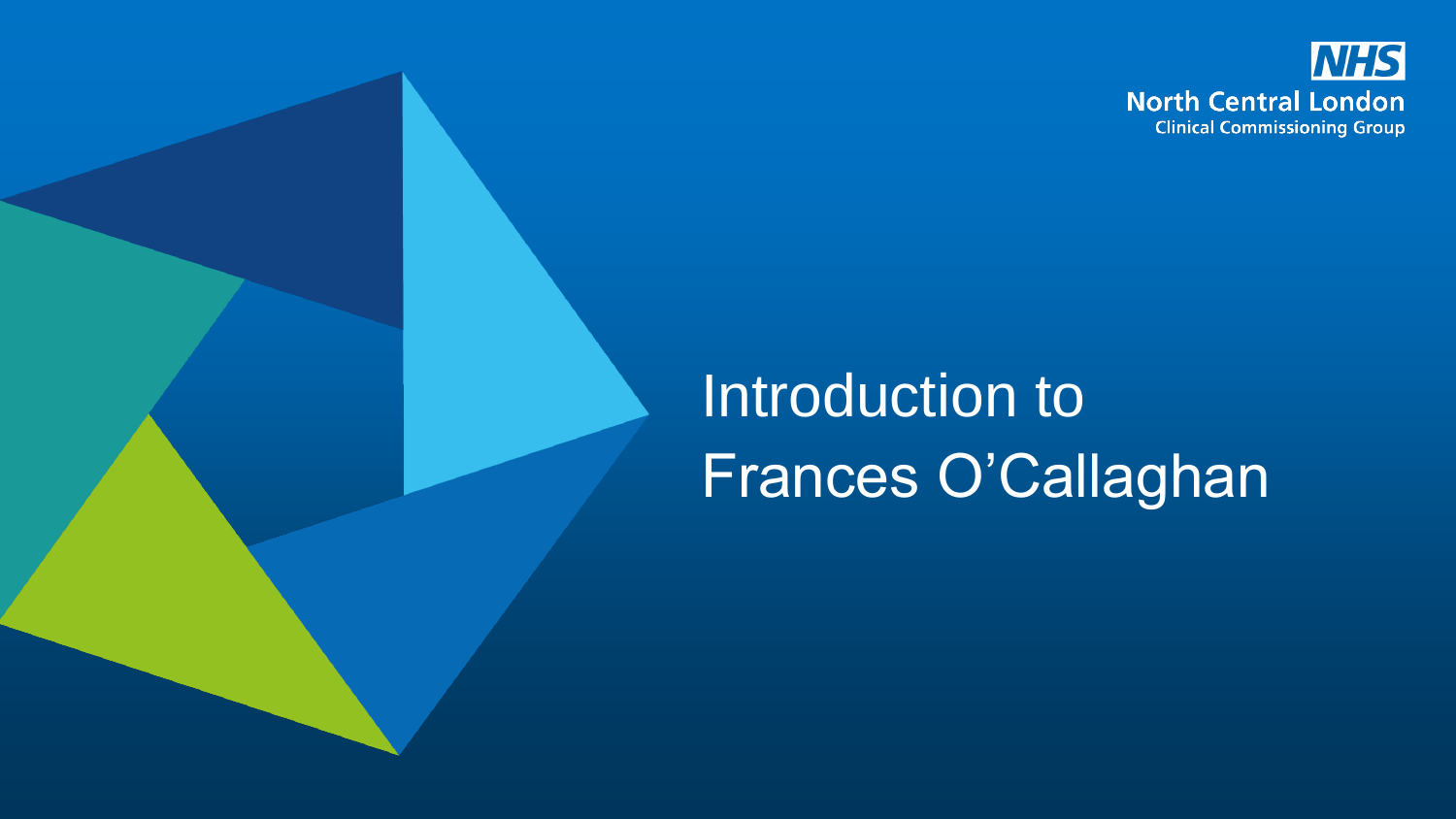

Primary care services for people with Covid-19 symptoms Rachel Lissauer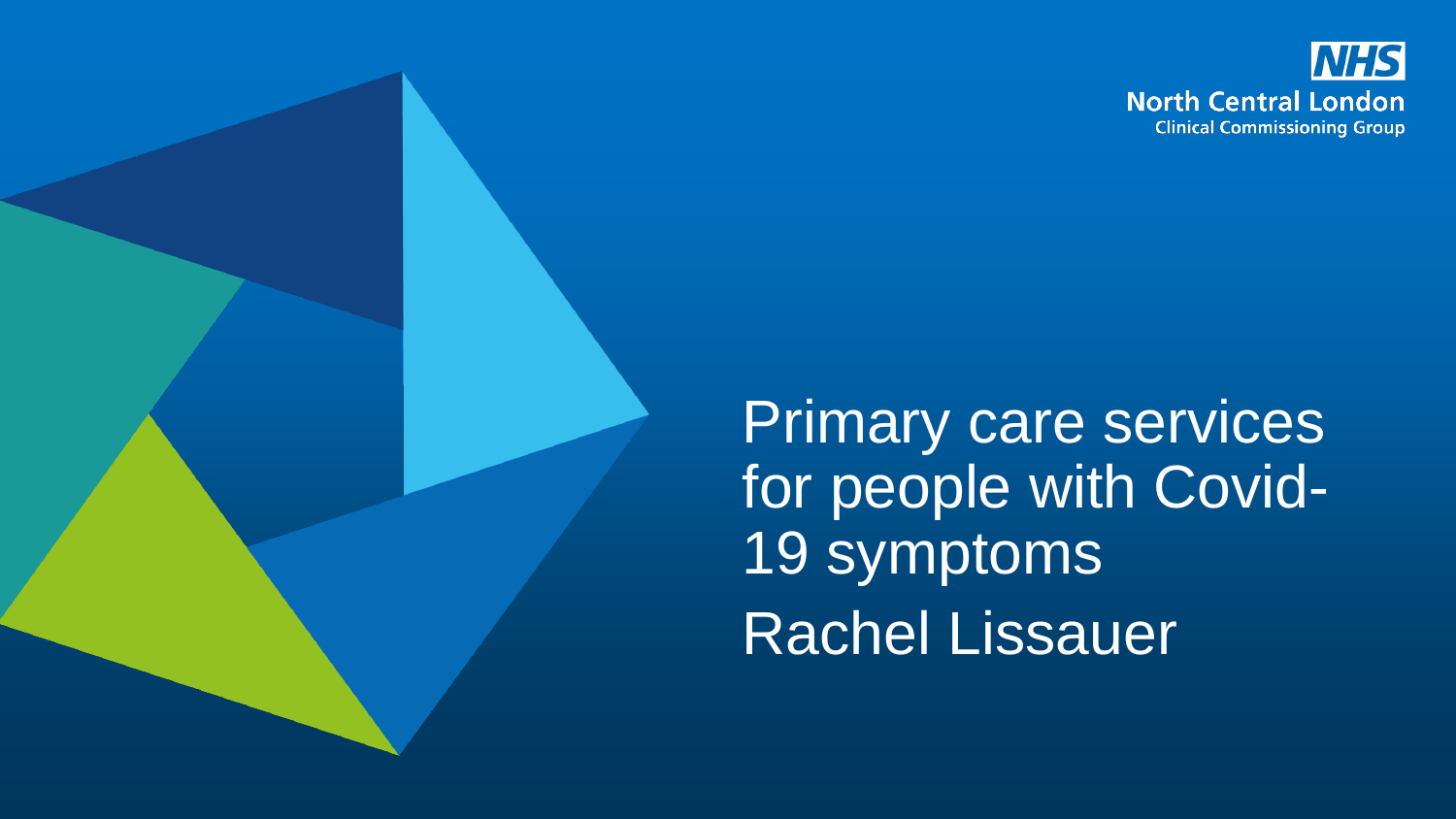

#### Sites and home visiting – Primary care

- National guidance outlines requirement to separate patients and staff with suspected Covid-19 from those with lower suspicion of Covid-19. NCL approach includes designated sites and services.
- General practice delivery model has changed significantly **Total Triage**: all patients are triaged remotely (phone, online, video)
- No-one booked for face-to-face unless agreed by minimum of two GPs, and only when all other routes have been explored
- Practices continue to see own patients with no symptoms of Covid-19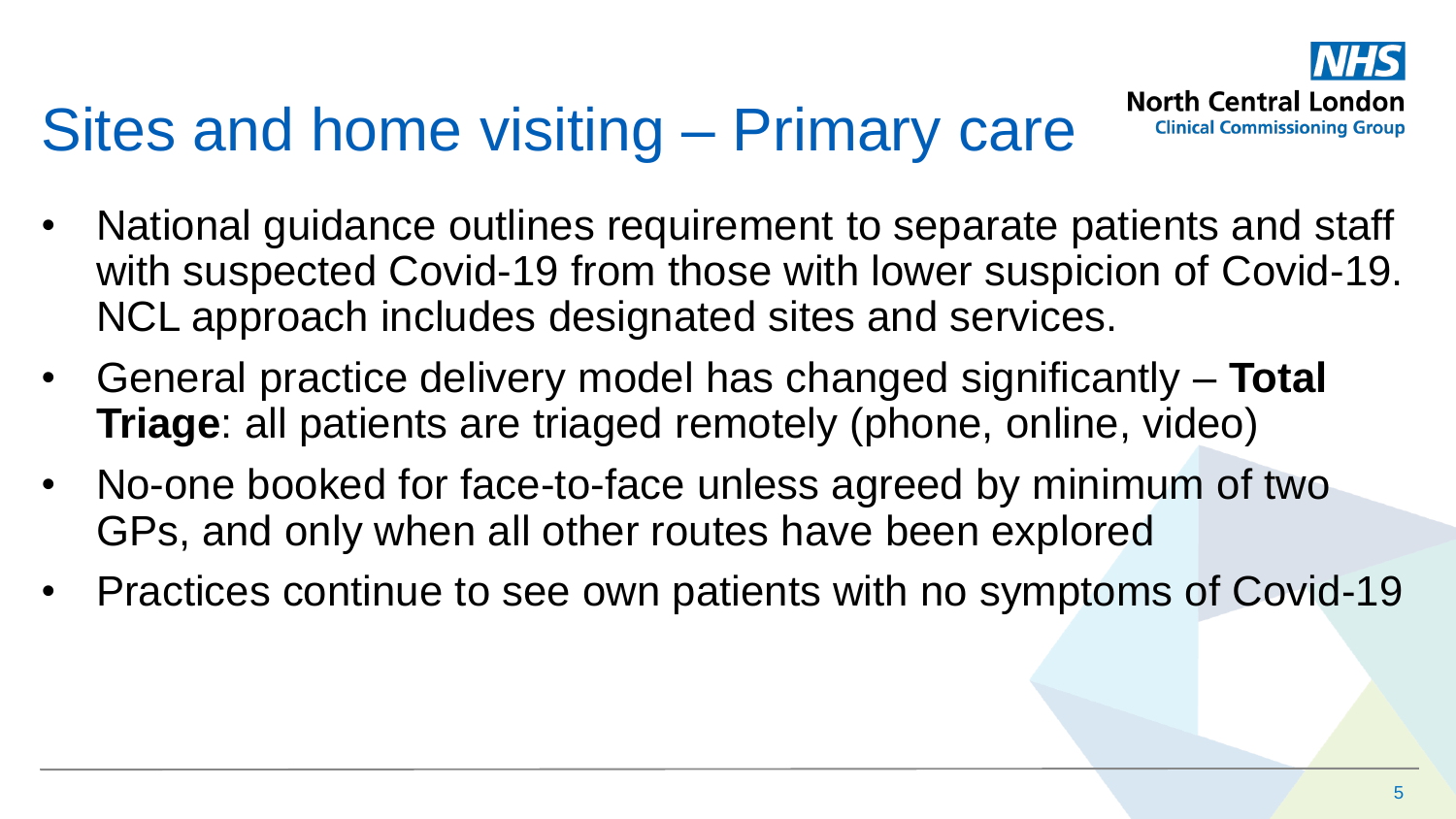

### Sites and home visiting – Primary care

- NCL dedicated and designated sites are all operational. Locations are:
	- Barnet Edgware Walk in **Centre**
	- Camden Peckwater Centre
	- Enfield Chase Farm Urgent Treatment Centre
	- Haringey Bounds Green
	- Islington Andover Practice (new site tbc)

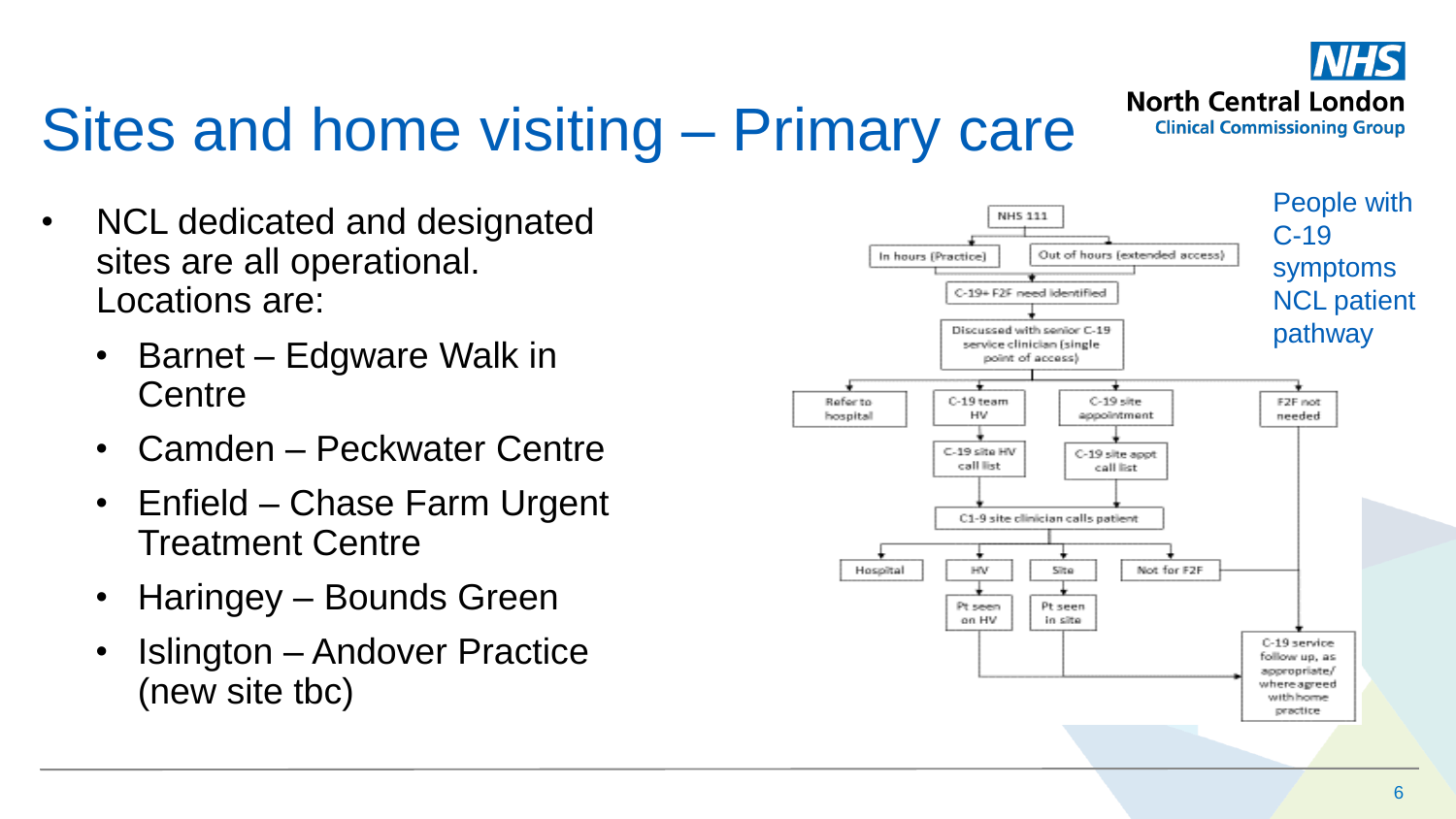

# Local Updates Tony Hoolaghan